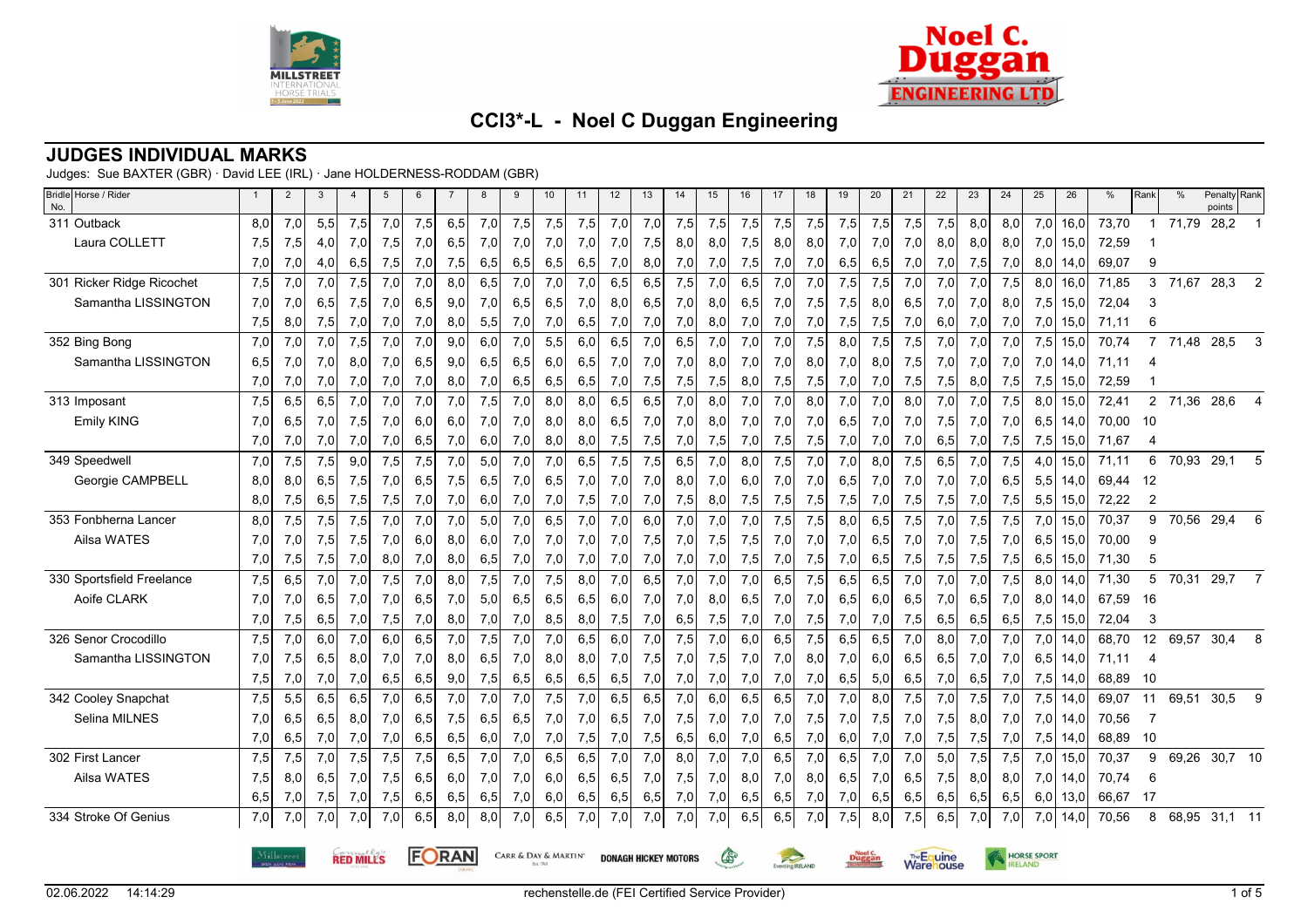



### **JUDGES INDIVIDUAL MARKS**

Judges: Sue BAXTER (GBR) · David LEE (IRL) · Jane HOLDERNESS-RODDAM (GBR)

| Bridle Horse / Rider<br>No.   |     | 2          | 3   | $\overline{4}$   | 5   | 6   |              | 8   | 9                    | 10  | 11  | 12  | 13                          | 14  | 15           | 16  | 17              | 18  | 19  | 20            | 21  | 22                      | 23   | 24  | 25                 | 26         | %        | Rank           | $\%$          | Penalty Rank<br>points |  |
|-------------------------------|-----|------------|-----|------------------|-----|-----|--------------|-----|----------------------|-----|-----|-----|-----------------------------|-----|--------------|-----|-----------------|-----|-----|---------------|-----|-------------------------|------|-----|--------------------|------------|----------|----------------|---------------|------------------------|--|
| Alannah KELLY                 | 7,0 | 6,5        | 7,0 | 7,0              | 6,0 | 6,0 | 7,5          | 7,5 | 6,5                  | 6,0 | 6,0 | 6,5 | 7,0                         | 7,0 | 7,0          | 6,5 | 6,0             | 7,0 | 6,5 | 7,0           | 6,5 | 7,5                     | 7,0  | 7,0 | 7,0                | 14,0       | 67,59    | 16             |               |                        |  |
|                               | 7,5 | 7,0        | 6,5 | 7,0              | 7,0 | 6,5 | 7,0          | 6,5 | 7,0                  | 6,5 | 6,5 | 6,5 | 7,0                         | 7,0 | 7,0          | 6,5 | 7,0             | 7,0 | 7,0 | 7,0           | 7,0 | 6,5                     | 7,0  | 6,5 | 7,5                | 14,0       | 68,70    | 12             |               |                        |  |
| 340 Fernhill Inspector        | 7,0 | 6,0        | 7,0 | 6, 5             | 7,0 | 7,0 | 7,0          | 6.0 | 6,5                  | 6,5 | 6,5 | 6,5 | 6,5                         | 7,0 | 6,0          | 6,5 | 6,5             | 7,0 | 7,0 | 7,0           | 7,0 | 7,0                     | 7,0  | 7,0 | 7,0                | 14.0       | 67,41    | 18             | 68,58 31,4 12 |                        |  |
| Amanda GOLDSBURY              | 7,0 | 6,5        | 7,0 | 7,0              | 6,5 | 6,0 | 6,0          | 6,5 | 6,5                  | 7,0 | 6,5 | 6,5 | 6,0                         | 7,0 | 7,0          | 7,0 | 6,5             | 7,0 | 7,5 | 8,0           | 7,5 | 7,0                     | 6,5  | 6,5 | 8,0                | 14,0       | 68,33    | - 14           |               |                        |  |
|                               | 7,0 | 6,0        | 6,5 | 6,5              | 7,5 | 7,0 | 8,0          | 7,0 | 7,0                  | 7,0 | 7,0 | 6,5 | 6,5                         | 6,5 | 7,0          | 7,0 | 7,0             | 7,0 | 7,5 | 7,5           | 7,5 | 7,5                     | 7,5  | 7,0 | 6,5                | 14,0       | 70,00    | $\overline{7}$ |               |                        |  |
| 338 Greenfort Gorgeous George | 7,0 | 6,0        | 6,5 | 6.5              | 7,0 | 7,0 | 7,5          | 7,5 | 6.5                  | 6.0 | 6.0 | 6,5 | 6,5                         | 6,5 | 6,5          | 7,0 | 7,0             | 7,0 | 7,5 | 6.5           | 7,0 | 6.5                     | 6.5  | 7.0 | 7,0                | 14.0       | 67,59    | 17             | 68,33         | 31,7 13                |  |
| <b>Elizabeth POWER</b>        | 7,0 | 7,0        | 6,5 | 7,5              | 6,0 | 6.0 | 8.0          | 6.5 | 6,5                  | 7,0 | 6,5 | 6,5 | 7,0                         | 7,0 | 7,5          | 6,5 | 7,0             | 8,0 | 7,0 | 7,5           | 7,0 | 8,0                     | 7,01 | 7,0 | 7,0                | 14.0       | 69,81 11 |                |               |                        |  |
|                               | 7,5 | 7,0        | 7,0 | 7,0              | 7,0 | 6,5 | 7,0          | 7,0 | 6,5                  | 6,5 | 6,5 | 6,5 | 6,5                         | 6,0 | 7,5          | 7,0 | 6,5             | 7,0 | 6,5 | 6,5           | 6,5 | 6,5                     | 7,5  | 6,5 | 7,0                | 13,0       | 67,59    | 15             |               |                        |  |
| 354 Rebeliant                 | 8,0 | 6,5        | 6,5 | 6,0              | 7,0 | 6,5 | 7,5          | 7,0 | 7,0                  | 7,5 | 7,5 | 6,5 | 6,5                         | 5,5 | 7,0          | 6,0 | 6,5             | 6,5 | 6,5 | 7,5           | 7,0 | 7,0                     | 6.0  | 7,0 | 6,5                | 14.0       | 67,78    | 16             | 68,21 31,8 14 |                        |  |
| Gillian KING                  | 7,0 | 6,5        | 6,0 | 7,0              | 6,0 | 6,0 | 7,5          | 7,0 | 7,0                  | 7,0 | 7,0 | 6,0 | 6,0                         | 7,0 | 6,5          | 6,5 | 7,0             | 7,0 | 7,0 | 7,0           | 7,0 | 6,5                     | 6,5  | 6,5 | 7,0                | 13,0       | 66,85    | -20            |               |                        |  |
|                               | 7,0 | 7,0        | 7,0 | 7,0              | 7,0 | 7,0 | 7,5          | 6,5 | 7,0                  | 7,0 | 7,0 | 7,0 | 7,0                         | 7,0 | 7,0          | 7,5 | 6,5             | 7,0 | 6,5 | 7,0           | 7,0 | 7,5                     | 7,5  | 7,0 | 6,5                | 14,0       | 70,00    | 7              |               |                        |  |
| 324 Cascorson Z               | 7,0 | 6,5        | 6,5 | 7,0              | 7,0 | 7,0 | 7,0          | 7,0 | 7,0                  | 7,0 | 7,5 | 5,5 | 6,0                         | 6,0 | 7,0          | 7,0 | 5,0             | 6,5 | 6,0 | 6,5           | 6,5 | 6,0                     | 7,0  | 6,0 | 6,0                | 13,0       | 65,37    | 25             | 68,15         | 31,9 15                |  |
| <b>Helen BATES</b>            | 7,0 | 7,0        | 7,0 | 8,0              | 7,0 | 6,0 | 8,0          | 7,5 | 8,0                  | 7,5 | 7,0 | 6,5 | 7,0                         | 7,0 | 7,5          | 8,0 | 7,0             | 7,0 | 7,0 | 7,0           | 7,0 | 7,0                     | 7,5  | 7,5 | 7,0                | 15,0       | 72,22    | $\overline{2}$ |               |                        |  |
|                               | 7,0 | 6,5        | 6,5 | 7,0              | 7,0 | 6,5 | 7,0          | 6,5 | 6,5                  | 7,0 | 6,5 | 6,0 | 6,5                         | 6,5 | 7,0          | 7,0 | 6,0             | 7,0 | 7,0 | 6,5           | 7,0 | 7,0                     | 7,0  | 6,0 | 7,0                | 13,0       | 66,85    | 16             |               |                        |  |
| 315 Gurtera Jimmy Clover      | 7,0 | 7,5        | 7,0 | 7,0              | 7,0 | 7,0 | 7,5          | 8.0 | 7,5                  | 8,0 | 7,5 | 6,5 | 6,0                         | 7,0 | 7,0          | 6,5 | 7,0             | 7,5 | 7,0 | 7,5           | 7,0 | 7,0                     | 7,0  | 7,0 | 8,0                | 15,0       | 71,85    | 4              | 67.84         | 32,2 17                |  |
| <b>Tim PRICE</b>              | 6,0 | 6,0        | 7,0 | 7,0              | 6,5 | 6,0 | 8,0          | 7,0 | 7,5                  | 7,0 | 8,0 | 6,0 | 6,0                         | 6,5 | 6,0          | 6,0 | 7,0             | 7,0 | 6,5 | 6,5           | 6,5 | 7,0                     | 6,0  | 6,5 | 7,0                | 13,0       | 66,48    | 23             |               |                        |  |
|                               | 5,5 | 7,0        | 6,0 | 6,5              | 7,0 | 6,5 | 8,0          | 7,0 | 7,0                  | 7,0 | 6,5 | 6,0 | 6,0                         | 6,0 | 6,5          | 6,0 | 6,5             | 7,0 | 7,0 | 6,5           | 6,5 | 6,5                     | 6,5  | 6,0 | 6,0                | 13,0       | 65,19    | - 26           |               |                        |  |
| 320 Lord Seekönig             | 5,5 | 7,0        | 7,5 | 7,5              | 7,0 | 7,0 | 7,0          | 5,0 | 7,0                  | 7,0 | 7,5 | 7,5 | 7,5                         | 7,5 | 7,0          | 6.0 | 6,5             | 7,0 | 7,5 | 6,5           | 7,0 | 7,5                     | 7,0  | 5.0 | 6,0                | 14.0       | 68,33    | 14             | 67,84         | 32,2 16                |  |
| Alex POWER                    | 6,5 | 7,0        | 7,0 | 8,0              | 7,0 | 6,5 | 6,0          | 5,5 | 7,0                  | 6,5 | 7,0 | 6,5 | 7,0                         | 7,0 | 6,0          | 7,0 | 7,0             | 6,5 | 7,0 | 6,5           | 7,0 | 7,0                     | 7,0  | 7,0 |                    | $6,0$ 14,0 | 67,59    | -16            |               |                        |  |
|                               | 6,5 | 7,5        | 7,0 | 7,5              | 6,5 | 6,5 | 7,5          | 6,5 | 6,5                  | 7,0 | 7,0 | 6,5 | 6,0                         | 7,0 | 7,0          | 7,0 | 6,5             | 7,5 | 6,0 | 6,5           | 6,5 | 7,5                     | 7,0  | 5,0 | 6,5                | 14,0       | 67,59    | -14            |               |                        |  |
| 351 Opposition Aphrodite      | 7,5 | 6,5        | 7,0 | 6,5              | 6,5 | 7,0 | 8,0          | 7,0 | 7,0                  | 7,0 | 7,0 | 6,5 | 6,5                         | 6,5 | 6,5          | 6,5 | 6,5             | 7,0 | 6,5 | 7,0           | 7,0 | 6,5                     | 7,0  | 6,5 | 7,0                | 14,0       | 68,33    | 14             | 66,85 33,2 18 |                        |  |
| <b>Kirsty CHABERT</b>         | 7,0 | 6,5        | 6,5 | 7,0              | 6,0 | 6,0 | 7,0          | 6,5 | 7,0                  | 7,0 | 7,0 | 6,5 | 6,5                         | 7,0 | 6,5          | 7,0 | 6,5             | 7,0 | 6,5 | 7,0           | 7,0 | 6,5                     | 6,5  | 6,0 | 7,0                | 13,0       | 66,67    | - 22           |               |                        |  |
|                               | 6,5 | 6,5        | 7,0 | 6,0              | 7,0 | 6,5 | 7,0          | 6,5 | 7,0                  | 7,0 | 7,0 | 6,0 | 6,5                         | 6,5 | 6,0          | 6,5 | 6,0             | 7,0 | 7,0 | 6,5           | 6,5 | 6,5                     | 6,5  | 6,5 | 6,0                | 13,0       | 65,56    | - 20           |               |                        |  |
| 303 Derena Super Star         | 7,0 | 5,5        | 7,0 | 7,0              | 6,5 | 6,5 | 6,5          | 6,0 | 6,5                  | 7,0 | 7,0 | 6,5 | 6,0                         | 7,0 | 6,0          | 5,5 | 6,5             | 6,0 | 6,5 | 6,5           | 6,5 | 6,5                     | 7,0  | 6,5 | 5,5                | 13,0       | 64,44    | 31             | 66,73         | 33,3 19                |  |
| Gillian KING                  | 7,0 | 6,5        | 7,0 | 8,0              | 8,0 | 7,0 | 8,0          | 8,0 | 7,0                  | 7,0 | 7,5 | 6,5 | 7,0                         | 7,5 | 7,0          | 6,5 | 7,0             | 7,0 | 6,5 | 7,0           | 6,5 | 6,5                     | 7,0  | 7,0 | 6,0                | 14,0       | 70,37    | 8              |               |                        |  |
|                               | 6,5 | 7,0        | 7,0 | 6,5              | 7,0 | 6,5 | 7,0          | 6,0 | 7,5                  | 6,0 | 7,0 | 6,0 | 6,0                         | 6,0 | 7,0          | 7,0 | 7,0             | 7,0 | 6,5 | 6,0           | 6,0 | 6,5                     | 6,5  | 6,5 | 5,5                | 13,0       | 65,37    | -22            |               |                        |  |
| 318 Rnh Tom Tom R             | 7,0 | 6,0        | 7,0 | 6, 5             | 6,5 | 6,0 | 7,5          | 7,0 | 7,0                  | 7,0 | 7,0 | 6,0 | 6,0                         | 6,0 | 7,0          | 5,5 | 5,0             | 7,0 | 6,0 | 6,0           | 6,5 | 7,0                     | 6,0  | 6,0 | 7,0                | 13,0       | 64,63    | 29             | 66,48 33,5 20 |                        |  |
| <b>William LEVETT</b>         | 7,0 | 6,5        | 6,5 | 7,0              | 6,5 | 6,0 | 7,5          | 6,5 | 7,0                  | 7,0 | 7,0 | 6,5 | 6,0                         | 6,5 | 7,0          | 6,5 | 6,5             | 7,0 | 7,0 | 7,0           | 7,0 | 6,0                     | 6,5  | 6,0 | 6,5                | 13,0       | 66,48    | - 23           |               |                        |  |
|                               | 7,0 | 6,5        | 6,0 | 6,0              | 7,0 | 6,0 | 7,5          | 7,0 | 7,0                  | 7,5 | 7,5 | 6,5 | 6,5                         | 6,5 | 7,0          | 7,0 | 6,5             | 7,0 | 7,0 | 6,5           | 7,0 | 7,0                     | 7,5  | 7,0 | 6,5                | 14,0       | 68,33    | 13             |               |                        |  |
| 325 The Caped Crusader        | 7,0 | 6,5        | 6,5 | 7,0              | 7,0 | 7,0 | 6.5          | 7,0 | 7,0                  | 6,5 | 7,0 | 6,5 | 6,0                         | 6,0 | 6,5          | 6.0 | 6.0             | 6,5 | 7,0 | 7,0           | 7,0 | 7,0                     | 6,0  | 6,5 | 6,5                | 13,0       | 66,11    | 22             | 66,42 33,6 21 |                        |  |
| Patricia RYAN                 | 7,0 | 7,0        | 7,0 | 6,5              | 6,0 | 6,0 | 6,0          | 7,0 | 7,0                  | 7,0 | 8,0 | 6,0 | 6,5                         | 6,5 | 7,0          | 6,5 | 7,0             | 8,0 | 7,0 | 7,0           | 7,0 | 6,5                     | 6,5  | 6,5 | 7,5                | 13,0       | 67,78    | - 15           |               |                        |  |
|                               |     |            |     |                  |     |     |              |     |                      |     |     |     |                             |     |              |     |                 |     |     |               |     |                         |      |     |                    |            |          |                |               |                        |  |
|                               |     | Milløtreet |     | <b>RED MILLS</b> |     |     | <b>FORAN</b> |     | CARR & DAY & MARTIN' |     |     |     | <b>DONAGH HICKEY MOTORS</b> |     | $\mathbb{G}$ |     | Eventing RELAND |     |     | <b>Duggan</b> |     | The Equine<br>Ware ouse |      |     | <b>HORSE SPORT</b> |            |          |                |               |                        |  |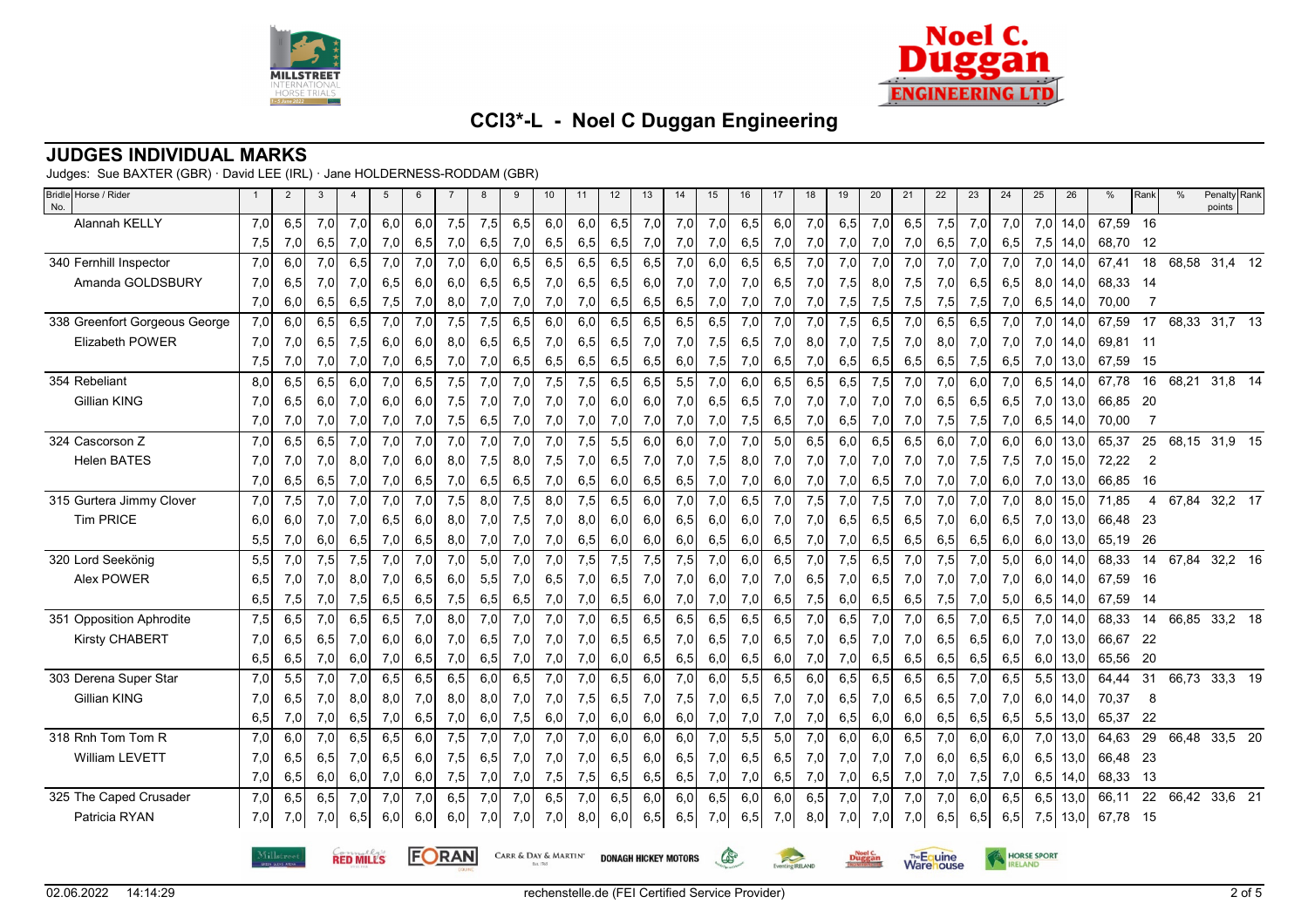



**Warehouse** 

## **CCI3\*-L - Noel C Duggan Engineering**

#### **JUDGES INDIVIDUAL MARKS**

Judges: Sue BAXTER (GBR) · David LEE (IRL) · Jane HOLDERNESS-RODDAM (GBR)

| Bridle Horse / Rider<br>No.   |     | $\overline{2}$ | 3   | 4                | 5   | 6   |       | 8   | 9   | 10                   | 11  | 12  | 13                          | 14  | 15           | 16  | 17              | 18  | 19  | 20     | 21   | 22         | 23  | 24  | 25                 | 26         | %        | Rank | $\%$  | Penalty Rank<br>points |  |
|-------------------------------|-----|----------------|-----|------------------|-----|-----|-------|-----|-----|----------------------|-----|-----|-----------------------------|-----|--------------|-----|-----------------|-----|-----|--------|------|------------|-----|-----|--------------------|------------|----------|------|-------|------------------------|--|
|                               | 7,0 | 7,0            | 6,0 | 5,5              | 7,5 | 6,5 | 5,0   | 6,0 | 6,0 | 7,0                  | 7,0 | 6,5 | 6,5                         | 6,0 | 7,0          | 7,0 | 7,0             | 7,0 | 7,0 | 7,0    | 7,0  | 6,0        | 6,5 | 5,5 | 7,0                | 13,0       | 65,37    | 22   |       |                        |  |
| 346 Cool Striker              | 7,5 | 6,5            | 6,5 | 6,5              | 6,5 | 6,0 | 6,0   | 6,5 | 7,0 | 6,5                  | 7,0 | 6,5 | 7,0                         | 6,0 | 5,0          | 6,5 | 5,0             | 7,0 | 6,5 | 7,5    | 7,0  | 7,0        | 6,5 | 7,0 | 4,5                | 13,0       | 64,63    | 29   | 66,30 | 33,7 22                |  |
| Carlos PARRO                  | 7,0 | 7,5            | 7,5 | 8,0              | 6,5 | 6,5 | 8,0   | 5,0 | 6,5 | 7,0                  | 7,0 | 6,5 | 7,0                         | 7,0 | 7,0          | 7,0 | 6,5             | 7,0 | 7,5 | 6,5    | 7,0  | 6,5        | 7,0 | 7,0 | 5,0                | 14,0       | 68,52 13 |      |       |                        |  |
|                               | 7,0 | 7,0            | 7,0 | 6,5              | 6,5 | 7,0 | 6,5   | 5,0 | 7,0 | 6,5                  | 6,5 | 7,0 | 6,0                         | 6,0 | 6,0          | 6,5 | 7,0             | 7,0 | 7,0 | 6,5    | 6,5  | 6,5        | 7,0 | 7,0 |                    | $6,0$ 13,0 | 65,74    | - 19 |       |                        |  |
| 312 Domasco                   | 8,0 | 7,5            | 7,0 | 7,0              | 7,5 | 7,5 | 7,0   | 8,0 | 6,5 | 5,0                  | 6,5 | 7,0 | 6,5                         | 6,5 | 7,0          | 7,0 | 7,0             | 6,5 | 6,5 | 6,5    | 6,5  | 7,0        | 6,5 | 7,0 | 6,0                | 14,0       | 68,52    | 13   | 65,74 | 34,3 23                |  |
| Clarke JOHNSTONE              | 7,0 | 6,5            | 7,0 | 7,0              | 6,5 | 6,0 | 7,0   | 6,0 | 6,5 | 4,5                  | 6,0 | 6,5 | 6,5                         | 7,0 | 7,0          | 6,5 | 6,5             | 6,5 | 6,0 | 5,0    | 6,0  | 6,5        | 6,0 | 6,5 | 6,0                | 12,0       | 63,15    | -35  |       |                        |  |
|                               | 7,0 | 7,0            | 7,0 | 7,0              | 7,0 | 6,5 | 6,5   | 6,0 | 6,0 | 5,0                  | 5,5 | 7,0 | 6,5                         | 7,0 | 7,0          | 7,0 | 6,5             | 6,5 | 6,0 | 6,5    | 6,5  | 6,5        | 7,0 | 7,0 | 6,5                | 13,0       | 65,56    | 20   |       |                        |  |
| 309 Global Candy Boy          | 7,5 | 7,0            | 6,5 | 6,5              | 7,0 | 6,5 | 7,5   | 7,0 | 7,0 | 6,0                  | 6,0 | 6,5 | 6,5                         | 7,0 | 7,0          | 6,5 | 5,5             | 6,5 | 6,5 | 6,5    | 6,5  | 7,0        | 6,5 | 7,0 |                    | $7,0$ 14,0 | 67,04    | 19   | 65,43 | 34,6 24                |  |
| Georgie CAMPBELL              | 6,5 | 6,5            | 7,0 | 7,0              | 6,5 | 6,0 | 8,0   | 7,0 | 6,5 | 6,5                  | 6,0 | 6,0 | 6,5                         | 6,5 | 7,0          | 6,5 | 7,0             | 7,0 | 6,0 | 6,5    | 6,0  | 6,5        | 6,5 | 7,0 |                    | $6,0$ 13,0 | 65,74    | -26  |       |                        |  |
|                               | 6,0 | 5,5            | 6,0 | 6,0              | 6,5 | 6,5 | 6,5   | 6,0 | 6,5 | 7,0                  | 6,0 | 6,0 | 6,0                         | 6,0 | 6,5          | 6,5 | 6,0             | 7,0 | 6,0 | 6,0    | 6,0  | 6,5        | 7,0 | 6,5 | 8,0                | 13,0       | 63,52    | - 36 |       |                        |  |
| 328 Rca Royal Mist            | 8,0 | 5,0            | 6,5 | 7,0              | 7,5 | 7,5 | 8,0   | 6,0 | 7,0 | 7,0                  | 7,0 | 7,0 | 6.5                         | 6.5 | 7,0          | 6,0 | 4,0             | 4,5 | 7,0 | 6,5    | 6,5  | 8.0        | 6.5 | 6.0 |                    | $7,0$ 13,0 | 66,11    | 22   | 65,31 | 34,7 25                |  |
| Gillian KING                  | 7,0 | 5,5            | 6,0 | 7,0              | 7,0 | 6,5 | 8,0   | 5,5 | 6,0 | 6,0                  | 6,5 | 6,0 | 6,0                         | 6,5 | 7,0          | 7,0 | 4,0             | 5,0 | 6,5 | 6,5    | 6,5  | 6,5        | 7,0 | 6,5 | 7,0                | 13,0       | 63,70    | - 32 |       |                        |  |
|                               | 6,5 | 6,0            | 6,0 | 6,5              | 7,0 | 6,5 | 7,5   | 6,0 | 6,5 | 7,0                  | 6,5 | 6,5 | 5,5                         | 6,0 | 7,0          | 7,0 | 6,5             | 6,5 | 7,0 | 7,0    | 7,0  | 7,0        | 7,0 | 6,5 | 7,0                | 13,0       | 66,11 18 |      |       |                        |  |
| 331 Lovelocks Rumplestiltskin | 7,0 | 6,0            | 6,0 | 6,5              | 6,0 | 6,5 | 6,5   | 6,5 | 7,0 | 8,0                  | 8,0 | 6,5 | 5,0                         | 6,0 | 7,0          | 6,0 | 6,5             | 6,0 | 7,0 | 6,5    | 6,5  | 8,0        | 6,5 | 6,5 |                    | $7,5$ 13,0 | 66,11    | 22   | 65,25 | 34,8 26                |  |
| Marcio CARVALHO JORGE         | 7,0 | 7,0            | 7,0 | 7,5              | 6,5 | 6,5 | 6,0   | 6,0 | 6,5 | 6,5                  | 7,0 | 6,0 | 5,0                         | 6,0 | 7,0          | 6,5 | 6,0             | 6,5 | 6,5 | 7,0    | 6,5  | 6,5        | 6,5 | 6,0 |                    | $7,0$ 13,0 | 65,00    | 27   |       |                        |  |
|                               | 6,0 | 6,0            | 6,5 | 6,5              | 7,0 | 6,5 | 6,0   | 6,0 | 6,5 | 7,0                  | 7,0 | 6,5 | 5,0                         | 6,0 | 6,5          | 7,0 | 6,5             | 6,0 | 6,5 | 6,5    | 7,0  | 7,0        | 6,5 | 6,5 |                    | 7,0 13,0   | 64,63    | - 28 |       |                        |  |
| 343 Master Point              | 5,5 | 6,5            | 7,0 | 6,5              | 6,5 | 6,5 | 7,0   | 7,0 | 7,0 | 7,0                  | 6,0 | 5,0 | 6,0                         | 5,5 | 7,0          | 6,0 | 6,0             | 7,0 | 5,5 | 7,0    | 6,5  | 7,0        | 7,0 | 7,0 | 7,0                | 14,0       | 65,19    | 26   | 65,00 | 35,0 27                |  |
| lan CASSELLS                  | 7,0 | 6,5            | 7,5 | 7,0              | 7,0 | 6,5 | 6,5   | 7,0 | 6,5 | 6,5                  | 6,0 | 5,5 | 6,5                         | 6,0 | 6,5          | 6,5 | 7,0             | 7,0 | 6,0 | 6,5    | 6,5  | 6,5        | 7,0 | 7,0 |                    | $7,0$ 13,0 | 66,11 25 |      |       |                        |  |
|                               | 6,5 | 6,0            | 7,0 | 6,0              | 7,0 | 6,0 | 7,0   | 6,0 | 6,5 | 6,5                  | 6,5 | 5,0 | 6,0                         | 6,0 | 6,0          | 6,5 | 6,5             | 6,5 | 6,5 | 6,0    | 6,5  | 6,5        | 6,5 | 6,5 | 7,0                | 13,0       | 63,70    | -35  |       |                        |  |
| 337 Calvin                    | 8,0 | 7,0            | 6,5 | 7,5              | 6,5 | 6,0 | 6,0   | 5,5 | 6,0 | 6,0                  | 6,0 | 6,0 | 7,0                         | 6,5 | 7,0          | 6,5 | 7,0             | 7,0 | 5,0 | 7,0    | 6,0  | 4,5        | 6,5 | 7,0 | 6,0                | 13,0       | 64,07    | 32   |       | 64,69 35,3 28          |  |
| Ava BANAHAN                   | 7,0 | 7,0            | 6,5 | 7,0              | 7,0 | 6,5 | 8,0   | 7,0 | 6,5 | 6,5                  | 6,0 | 6,0 | 6,5                         | 7,0 | 7,0          | 6,0 | 6,5             | 8,0 | 5,0 | 6,0    | 6,0  | 5,5        | 5,5 | 6,0 | 6,5                | 12,0       | 64,63    | - 29 |       |                        |  |
|                               | 7,0 | 7,0            | 6,5 | 7,5              | 6,5 | 7,0 | 7,5   | 7,0 | 6,5 | 6,0                  | 6,0 | 6,5 | 6,5                         | 6,5 | 6,5          | 6,5 | 6,5             | 6,5 | 5,5 | 6,0    | 6,5  | 6,0        | 6,5 | 6,0 |                    | 7,0 13,0   | 65,37    | 22   |       |                        |  |
| 322 OLS King Aragon           | 7,5 | 6,5            | 7,5 | 6,5              | 7,0 | 6,5 | 6,5   | 7,0 | 7,0 | 7,5                  | 7,5 | 5,0 | 6,5                         | 7,0 | 4,0          | 6,5 | 5,0             | 6,0 | 7,0 | 6,5    | 6,5  | 7,0        | 6,5 | 7,0 | 8,0                | 14.0       | 66,48    | 21   | 64,57 | 35,4 30                |  |
| Zara NELSON                   | 7,0 | 6,0            | 6,5 | 7,0              | 7,0 | 6,5 | 6,0   | 6,5 | 6,5 | 6,0                  | 6,5 | 5,0 | 7,0                         | 7,5 | 4,0          | 6,0 | 5,0             | 6,0 | 6,5 | 5,5    | 6,0  | 6,0        | 7,0 | 7,0 |                    | $8,0$ 13,0 | 63,33    | - 34 |       |                        |  |
|                               | 7,0 | 6,5            | 6,5 | 6,5              | 7,0 | 6,5 | 5,5   | 6,0 | 6,5 | 7,0                  | 6,5 | 5,5 | 6,5                         | 6,5 | 4,0          | 6,5 | 6,5             | 6,5 | 6,5 | 6,0    | 6,5  | 7,0        | 7,0 | 7,0 | 6,0                | 13,0       | 63,89    | -34  |       |                        |  |
| 327 Ophelie van Prinseveld    | 7,0 | 6,0            | 6,0 | 7,0              | 6,5 | 6,5 | 6,0   | 5,5 | 6,5 | 5,5                  | 6,0 | 5,5 | 6,0                         | 6,0 | 6,5          | 5,5 | 5,0             | 6,5 | 7,0 | 7,0    | 7,0  | 6,5        | 6.0 | 6.5 | 6.5                | 14.0       | 62,96    | 37   | 64,63 | 35,4 29                |  |
| Ailsa WATES                   | 7,0 | 6,5            | 6,0 | 7,0              | 6,5 | 6,0 | 6,0   | 6,5 | 7,0 | 6,5                  | 7,0 | 6,5 | 6,0                         | 7,0 | 7,5          | 7,0 | 7,0             | 7,0 | 6,5 | 7,0    | 7,0  | 6,5        | 6,5 | 6,5 | 6.0                | 14,0       | 66,67    | 21   |       |                        |  |
|                               | 6,0 | 6,5            | 6,5 | 7,0              | 6,5 | 6,5 | 6,0   | 6,0 | 6,0 | 7,0                  | 5,5 | 6,5 | 7,0                         | 7,0 | 6,5          | 6,5 | 7,0             | 6,5 | 6,5 | 6,5    | 7,0  | 6,0        | 6,0 | 6,5 | 5,5                | 13,0       | 64,26    | - 31 |       |                        |  |
| 329 Opposition Heraldik Girl  | 7,5 | 5,0            | 7,0 | 7,0              | 7,0 | 7,0 | 5,5   | 5,0 | 7,0 | 8,0                  | 7,0 | 7,0 | 6,5                         | 6,5 | 4,0          | 6,0 | 6,5             | 7,0 | 6,0 | 7,0    | 6,5  | 6,5        | 6,5 | 7.0 | 7.0                | 13.0       | 65,19    | 27   | 64.20 | 35,8 31                |  |
| <b>Kirsty CHABERT</b>         | 7,0 | 4,0            | 4,5 | 6,5              | 6,5 | 6,0 | 6,0   | 7,0 | 6,5 | 6,5                  | 7,0 | 6,0 | 6,5                         | 7,0 | 4,0          | 6,5 | 7,0             | 7,0 | 5,0 | 6,5    | 6,0  | 7,0        | 7,0 | 6,5 |                    | $7,0$ 13,0 | 62,78    | - 37 |       |                        |  |
|                               | 6,5 | 6,5            | 6,5 | 7,0              | 6,5 | 6,5 | 5,5   | 6,5 | 6,5 | 7,0                  | 6,5 | 7,0 | 6,5                         | 6,5 | 4,0          | 6,0 | 6,0             | 7,0 | 6,5 | 6,5    | 7,0  | 6,0        | 6,5 | 6,5 | 8,0                | 13,0       | 64,63 28 |      |       |                        |  |
|                               |     | Milløtree      |     | <b>RED MILLS</b> |     |     | FORAN |     |     | CARR & DAY & MARTIN' |     |     | <b>DONAGH HICKEY MOTORS</b> |     | $\mathbb{G}$ |     | Eventing RELAND |     |     | Duggan | Ware | The Equine |     |     | <b>HORSE SPORT</b> |            |          |      |       |                        |  |

Eventing RELAND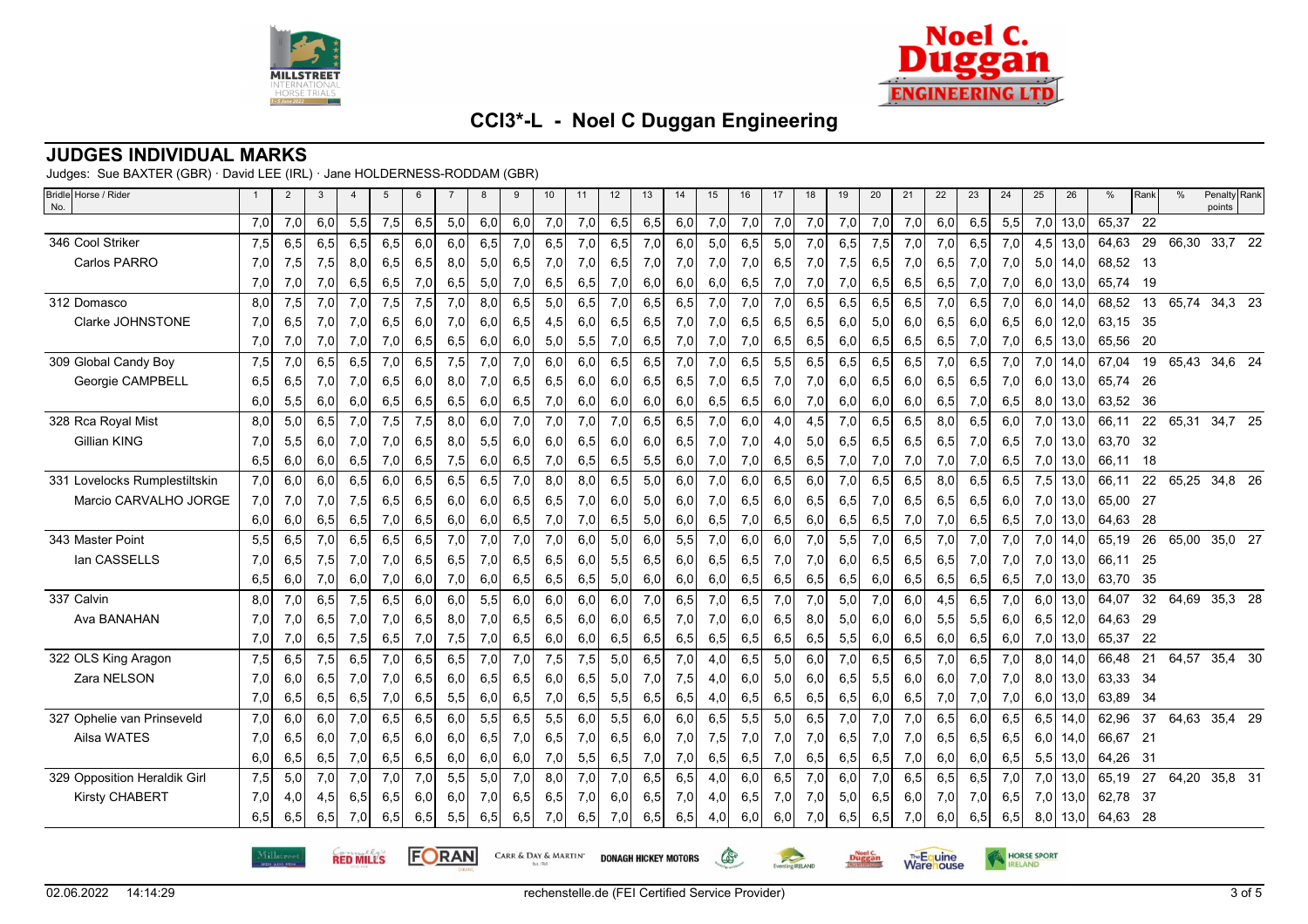



### **JUDGES INDIVIDUAL MARKS**

Judges: Sue BAXTER (GBR) · David LEE (IRL) · Jane HOLDERNESS-RODDAM (GBR)

| Bridle Horse / Rider<br>No. |                                                                                                     | $\overline{2}$ | 3   |     | 5   | 6   |     | 8   | 9   | 10  | 11  | 12  | 13  | 14                                   | 15  | 16  | 17     | 18  | 19                              | 20  | 21  | 22                           | 23  | 24  | 25  | 26   | %        | Rank | $\frac{0}{0}$ | Penalty Rank<br>points |  |
|-----------------------------|-----------------------------------------------------------------------------------------------------|----------------|-----|-----|-----|-----|-----|-----|-----|-----|-----|-----|-----|--------------------------------------|-----|-----|--------|-----|---------------------------------|-----|-----|------------------------------|-----|-----|-----|------|----------|------|---------------|------------------------|--|
| 304 Grand Chateau           | 6,0                                                                                                 | 5,5            | 6,0 | 6,0 | 5,5 | 6,0 | 6,0 | 6,5 | 7,0 | 6,0 | 6,0 | 6,0 | 6,0 | 6,0                                  | 6,5 | 6,5 | 7,0    | 7,5 | 7,0                             | 6,5 | 6,0 | 6,5                          | 6,0 | 6,0 | 6,0 | 13,0 | 62,59    | 40   | 63,83         | 36,2 32                |  |
| Marcio CARVALHO JORGE       | 6,5                                                                                                 | 6,5            | 7,0 | 6,5 | 6,0 | 6,0 | 6,0 | 6,5 | 7,0 | 6,5 | 6,5 | 6,0 | 6,0 | 6,0                                  | 6,0 | 7,0 | 7,0    | 7,0 | 6,5                             | 6,5 | 6,5 | 7,0                          | 6,5 | 6,0 | 5,5 | 12,0 | 63,89    | - 31 |               |                        |  |
|                             | 6,0                                                                                                 | 6,5            | 5,5 | 6,5 | 6,0 | 6,0 | 6,5 | 6,5 | 7,0 | 6,0 | 7,0 | 6,5 | 6,5 | 7,0                                  | 7,0 | 7,0 | 7,0    | 7,0 | 7,0                             | 6,0 | 6,5 | 6,5                          | 7,0 | 6,5 | 5,5 | 13,0 | 65,00    | -27  |               |                        |  |
| 314 Sandyhill Ceol          | 6,0                                                                                                 | 7,0            | 6,5 | 6,5 | 6,5 | 6,5 | 7,0 | 7,0 | 7,0 | 7,5 | 7,0 | 6,5 | 6,5 | 6,0                                  | 7,0 | 6,0 | 5,0    | 6,0 | 6,0                             | 5,0 | 6,0 | 6,5                          | 7,0 | 6,5 | 7,0 | 14,0 | 65,00    | 28   | 63,27         | 36,7 33                |  |
| Edie MURRAY-HAYDEN          | 7,0                                                                                                 | 7,0            | 6,0 | 6,5 | 6,5 | 6,0 | 6,0 | 6,0 | 6,5 | 6,0 | 6,5 | 6,5 | 7,0 | 6,5                                  | 6,0 | 6,0 | 6,5    | 5,5 | 6,5                             | 4,0 | 5,0 | 6,0                          | 6,5 | 6,0 | 7,0 | 12,0 | 61,85    | - 42 |               |                        |  |
|                             | 6,5                                                                                                 | 7,0            | 6,5 | 6,0 | 7,0 | 7,0 | 6,5 | 6,5 | 7,0 | 7,0 | 6,5 | 6,5 | 6,5 | 6,0                                  | 6,5 | 4,0 | 6,5    | 6,5 | 6,5                             | 5,5 | 5,0 | 6,0                          | 6,5 | 6,5 | 6,0 | 12,0 | 62,96    | 38   |               |                        |  |
| 316 Out Of Print            | 7,0                                                                                                 | 6,5            | 6,5 | 5,5 | 7,0 | 6,5 | 6,5 | 5,0 | 6,5 | 6,0 | 6,0 | 5,5 | 5,5 | 5,0                                  | 7,0 | 6,5 | 6,5    | 7,0 | 7,5                             | 6,5 | 7,0 | 5,0                          | 6,5 | 7,0 | 6,5 | 13,0 | 63,33    | 35   | 63,33         | 36,7 33                |  |
| Nicola ENNIS                | 7,0                                                                                                 | 7,0            | 6,5 | 6,0 | 6,0 | 6,0 | 6,0 | 4,0 | 6,0 | 5,5 | 6,0 | 5,5 | 5,0 | 6,5                                  | 7,0 | 7,0 | 7,0    | 7,0 | 6,5                             | 5,5 | 6,0 | 6,0                          | 6,0 | 6,0 | 6,5 | 12,0 | 61,30    | -43  |               |                        |  |
|                             | 7,0                                                                                                 | 6,0            | 6,5 | 5,5 | 6,5 | 6,5 | 7,0 | 6,5 | 6,5 | 6,0 | 6,5 | 6,0 | 7,0 | 6,0                                  | 7,0 | 7,0 | 7,0    | 7,0 | 6,5                             | 6,0 | 6,5 | 6,0                          | 7,0 | 6,5 | 7,5 | 13,0 | 65,37    | -22  |               |                        |  |
| 336 Inception               | 6,5                                                                                                 | 4,0            | 5,0 | 5,0 | 4,5 | 5,0 | 6,5 | 6,0 | 6,5 | 6,5 | 6,5 | 4,0 | 5,0 | 6,0                                  | 6,5 | 5,0 | 6,0    | 6,5 | 7,0                             | 6,5 | 6,5 | 4,0                          | 6,0 | 6,0 | 6,5 | 13,0 | 57,96    | 50   |               | 63,15 36,9 35          |  |
| <b>Tim RUSBRIDGE</b>        | 7,0                                                                                                 | 6,5            | 7,0 | 6,5 | 6,0 | 6,0 | 7,5 | 7,0 | 6,0 | 7,0 | 6,5 | 6,0 | 7,0 | 7,0                                  | 6,5 | 6,5 | 7,0    | 8,0 | 6,5                             | 7,0 | 6,5 | 6,5                          | 6,5 | 7,0 | 7,0 | 14,0 | 67,41    | 19   |               |                        |  |
|                             | 7,0                                                                                                 | 6,5            | 6,0 | 6,5 | 6,5 | 6,5 | 7,5 | 6,5 | 6,5 | 6,5 | 6,5 | 5,5 | 6,0 | 6,5                                  | 6,5 | 6,0 | 6,0    | 6,5 | 6,0                             | 6,5 | 6,5 | 6,5                          | 6,5 | 6,5 | 6,0 | 13,0 | 64,07    | - 32 |               |                        |  |
| 347 Nexero                  | 7,5                                                                                                 | 5,5            | 5,5 | 6,0 | 6,0 | 6,5 | 7,0 | 7,0 | 7,0 | 6,5 | 6,5 | 7,0 | 6,0 | 6,0                                  | 7,0 | 7,0 | 3,0    | 7,0 | 5,0                             | 6,5 | 6,0 | 5,0                          | 7,0 | 5,5 | 7,5 | 13,0 | 62,78    | 39   | 63,02         | 37,0 36                |  |
| Emma MANTON                 | 7,0                                                                                                 | 6,5            | 6,0 | 6,5 | 6,0 | 6,0 | 8,0 | 7,0 | 6,5 | 6,0 | 6,5 | 6,0 | 6,5 | 7,0                                  | 7,0 | 4,0 | 6,5    | 7,0 | 5,5                             | 7,0 | 6,0 | 6,5                          | 7,0 | 7,0 | 7,0 | 13,0 | 64,81    | 28   |               |                        |  |
|                             | 7,0                                                                                                 | 6,0            | 6,0 | 6,0 | 6,0 | 5,5 | 7,0 | 6,0 | 6,0 | 6,0 | 6,5 | 5,5 | 6,0 | 6,0                                  | 6,0 | 6,5 | 5,0    | 6,5 | 6,0                             | 6,5 | 6,5 | 6,0                          | 6,0 | 6,5 | 7,0 | 12,0 | 61,48    | -41  |               |                        |  |
| 335 Highvaro                | 7,0                                                                                                 | 6,0            | 6,5 | 6,5 | 7,0 | 7,5 | 7,0 | 6,5 | 7,0 | 6,5 | 6,5 | 6,0 | 6,5 | 6,0                                  | 6,0 | 7,0 | 5,0    | 7,0 | 6,0                             | 5,5 | 6,0 | 4,0                          | 6,0 | 6,5 | 6,5 | 13,0 | 63,33    | 35   |               | 63,02 37,0 36          |  |
| Meghan HEALY                | 6,5                                                                                                 | 6,5            | 6,0 | 7,0 | 6,5 | 6,0 | 5,5 | 5,5 | 6,0 | 6,5 | 6,5 | 6,0 | 6,5 | 7,0                                  | 6,0 | 6,0 | 5,5    | 6,0 | 6,0                             | 5,5 | 6,0 | 6,0                          | 6,0 | 6,0 | 6,0 | 12,0 | 61,11    | -44  |               |                        |  |
|                             | 7,5                                                                                                 | 6,5            | 6,5 | 7,0 | 7,0 | 6,5 | 7,0 | 6,5 | 6,5 | 6,5 | 6,5 | 6,5 | 6,5 | 7,0                                  | 6,5 | 6,0 | 6,0    | 6,5 | 6,0                             | 6,0 | 6,5 | 6,0                          | 6,0 | 6,0 | 6,0 | 13,0 | 64,63    | 28   |               |                        |  |
| 332 Piltown OBOS            | 7,0                                                                                                 | 6,5            | 6,5 | 6.0 | 5,5 | 6.0 | 6,0 | 4,5 | 6,5 | 6,5 | 6.0 | 5,5 | 5.0 | 6.0                                  | 6.0 | 6.0 | 6.0    | 6,5 | 5,0                             | 6,0 | 6,0 | 7,0                          | 6,5 | 6,5 | 6,0 | 12,0 | 60,37    | 46   | 62,90         | 37.1 38                |  |
| Patrick WHELAN              | 7,0                                                                                                 | 6,5            | 7,0 | 7,0 | 6,0 | 6,0 | 6,5 | 5,0 | 6,0 | 7,0 | 6,5 | 6,0 | 5,5 | 6,0                                  | 7,0 | 6,5 | 6,5    | 7,0 | 6,5                             | 6,5 | 6,5 | 7,0                          | 6,5 | 6,5 | 6,0 | 13,0 | 64,26    | 30   |               |                        |  |
|                             | 6,5                                                                                                 | 6,0            | 6,0 | 6,5 | 6,5 | 6,0 | 6,5 | 5,5 | 6,5 | 6,5 | 6,5 | 6,5 | 6,0 | 6,5                                  | 6,5 | 6,0 | 6,5    | 7,0 | 6,5                             | 6,0 | 6,5 | 6,5                          | 7,0 | 6,5 | 7,0 | 13,0 | 64,07    | 32   |               |                        |  |
| 321 Bruno Fg                | 9,0                                                                                                 | 7,0            | 6,0 | 6,5 | 7,0 | 6,5 | 7,0 | 5,5 | 6,5 | 6,0 | 7,0 | 6,5 | 7,0 | 6,5                                  | 4,0 | 7,0 | 6,5    | 7,0 | 6,0                             | 7,0 | 7,0 | 6,0                          | 7,0 | 7,0 | 7,5 | 14,0 | 66,67    | 20   |               | 62,78 37,2 39          |  |
| Edie CAMPBELL               | 7,0                                                                                                 | 7,0            | 5,0 | 6,0 | 6,5 | 6,0 | 6,0 | 5,0 | 7,0 | 6,5 | 6,5 | 6,0 | 6,5 | 6,0                                  | 4,0 | 6,0 | 6,5    | 7,0 | 5,0                             | 6,5 | 6,0 | 6,0                          | 7,0 | 6,5 | 7,0 | 13,0 | 62,04    | - 40 |               |                        |  |
|                             | 6,5                                                                                                 | 6,0            | 6,0 | 5,5 | 6,0 | 6,5 | 8,0 | 6,5 | 6,0 | 6,0 | 5,5 | 6,0 | 6,5 | 6,0                                  | 4,0 | 6,0 | 6,0    | 6,5 | 5,5                             | 6,0 | 6,0 | 5,5                          | 6,0 | 5,5 | 6,0 | 11,0 | 59,63    | -49  |               |                        |  |
| 306 Tullabeg Chinzano       | 6,0                                                                                                 | 6,0            | 6,5 | 7,0 | 7,0 | 6,5 | 6,5 | 6,5 | 7,0 | 7,0 | 6,0 | 6,5 | 5,5 | 6,0                                  | 4,0 | 5,0 | 5,5    | 6,5 | 6,5                             | 7,0 | 6,5 | 6,5                          | 6,0 | 6,5 | 5,0 | 13,0 | 62,22    | 41   | 62,59         | 37,4 40                |  |
| Carlos PARRO                | 7,0                                                                                                 | 6,0            | 6,5 | 7,5 | 6,0 | 6,0 | 7,0 | 6,0 | 6,5 | 6,5 | 6,5 | 6,0 | 6,0 | 6,5                                  | 4,0 | 6,0 | 6,0    | 7,0 | 6,5                             | 7,0 | 6,5 | 6,5                          | 6,0 | 7,0 | 6,0 | 13,0 | 63,52 33 |      |               |                        |  |
|                             | 5,5                                                                                                 | 6,0            | 6,0 | 6,0 | 6,5 | 6,0 | 7,5 | 6,0 | 7,0 | 7,0 | 6,5 | 6,5 | 6,5 | 6,0                                  | 4,0 | 6,0 | 6,5    | 6,5 | 6,0                             | 6,5 | 6,5 | 6,0                          | 5,5 | 6,5 | 6,5 | 12,0 | 62,04    | -39  |               |                        |  |
| 345 Clonakilty Bay          | 6,0                                                                                                 | 6,5            | 6,0 | 6,0 | 6,0 | 6,0 | 6,0 | 5,0 | 7,0 | 5,0 | 6,0 | 5,0 | 4,0 | 6,5                                  | 6,5 | 6,0 | 6,5    | 6,0 | 6,0                             | 5,5 | 6,0 | 6,5                          | 6,5 | 6,5 | 5,0 | 13,0 | 59,63    | 47   | 62,04         | 38,0 41                |  |
| Michael MCNALLY             | 7,0                                                                                                 | 7,0            | 6,0 | 6,5 | 6,0 | 6,0 | 6,0 | 5,5 | 7,0 | 6,5 | 6,5 | 6,0 | 5,0 | 6,5                                  | 7,0 | 7,0 | 6,5    | 7,0 | 6,5                             | 5,5 | 6,0 | 6,5                          | 6,0 | 6,0 | 6,5 | 12,0 | 62,96    | 36   |               |                        |  |
|                             | 7,0                                                                                                 | 6,5            | 6,5 | 6,0 | 6,0 | 6,0 | 6,0 | 6,0 | 7,0 | 7,0 | 7,0 | 6,0 | 6,0 | 7,0                                  | 6,5 | 6,5 | 6,0    | 6,0 | 6,0                             | 6,0 | 6,5 | 6,0                          | 6,0 | 6,5 | 6,5 | 13,0 | 63,52    | -36  |               |                        |  |
| 339 Catherston Orator       | 7,5                                                                                                 | 7,0            | 6,5 | 6,0 | 5,0 | 6,0 | 7,0 | 7,0 | 5,0 | 6,5 | 4,0 | 6,0 | 5,5 | 7,0                                  | 6,5 | 7,0 | 7,0    | 6,0 | 6,0                             | 6,5 | 6,5 | 7,0                          | 7,0 | 7,0 | 6,5 | 13,0 | 63,70    | 34   | 61,91         | 38,1 42                |  |
|                             | FORAN<br>CARR & DAY & MARTIN'<br>Milløtreet<br>Œ<br><b>RED MILLS</b><br><b>DONAGH HICKEY MOTORS</b> |                |     |     |     |     |     |     |     |     |     |     |     | $\approx$<br>Eventing <b>IRELAND</b> |     |     | Duggan |     | The Equine<br><b>Ware</b> louse |     |     | <b>HORSE SPORT</b><br>RELAND |     |     |     |      |          |      |               |                        |  |